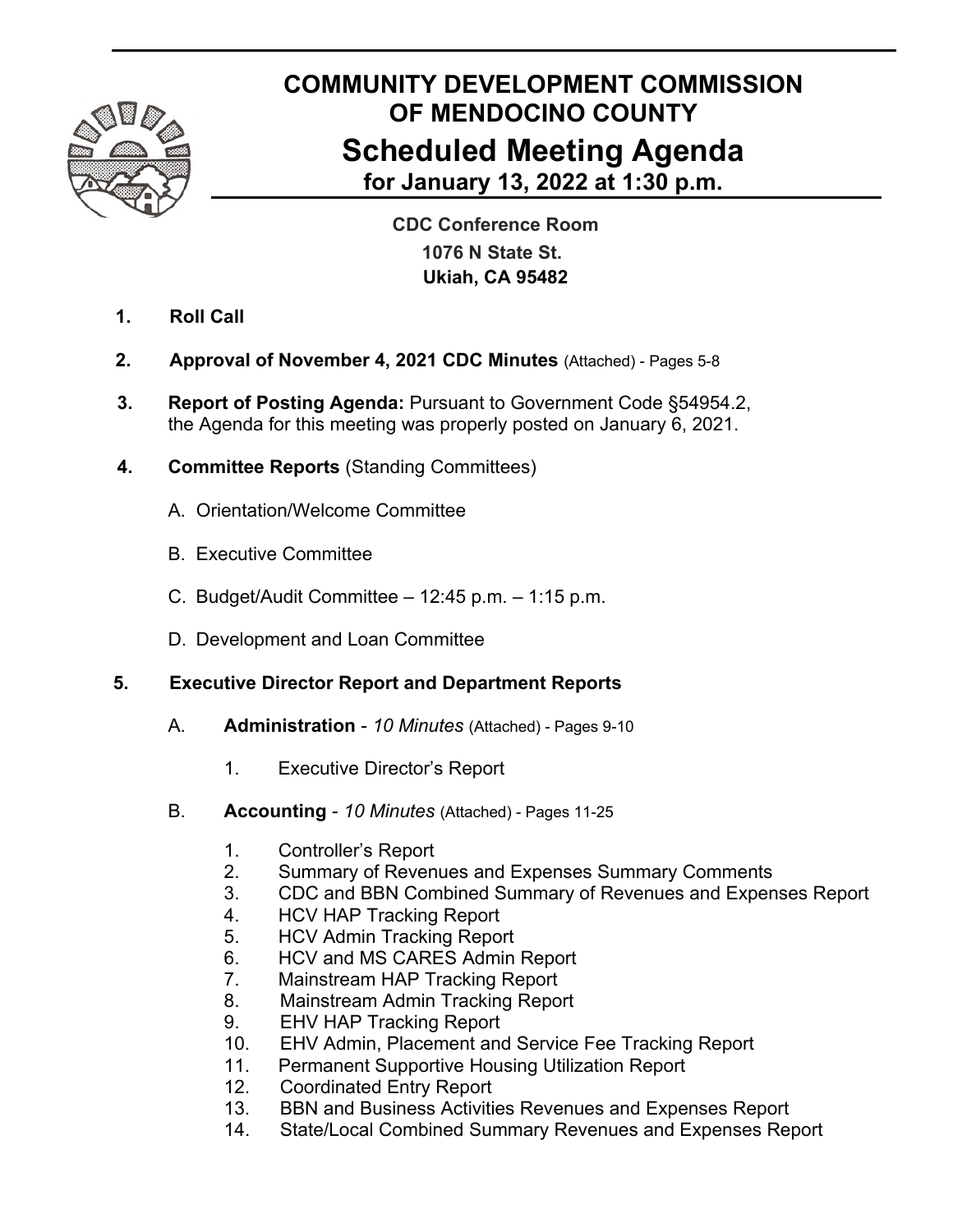- C. **Development and Sustainability**  *10 Minutes* (Attached) Pages 26-28
	- 1. Development & Sustainability Department Report
	- 2. Work Order Analysis by Completion Month Report
- D. **Housing**  *15 Minutes* (Attached) Pages 29-42
	- 1. Housing Manager's Report
	- 2. Housing Quality Inspection Report
	- 3. Occupancy Status Report
	- 4. Agency Owned Report
- **6. Announcements** None
- **7. Board Correspondence** None
- **8. Media/Information** None
- **9. Unfinished Business**  None
- **10. New Business**  *15 Minutes*
	- **A**. **Discussion and Possible Action Regarding Resolution #2048-22 Approving the Commission Audit for the 2019-2020 Fiscal Year -**  Pages 43-97
	- **B. Discussion and Possible Action Regarding Resolution #2049-22 Approving the Budget for Fiscal Year 2021/2022 -** Page 98-107
	- **C. Discussion and Possible Action Regarding Adoption of Board Meeting and Holiday Schedule for 2022 -** Pages 108-109
	- **D. Discussion and Possible Action Regarding Election of Officers for 2022** Page 110
	- **E**. **Discussion and Possible Action Regarding Executive Director Yearly Evaluation (Closed Session) - Government Code 54957** - Page 111
- **11. Public Expression**
- **12. Adjournment**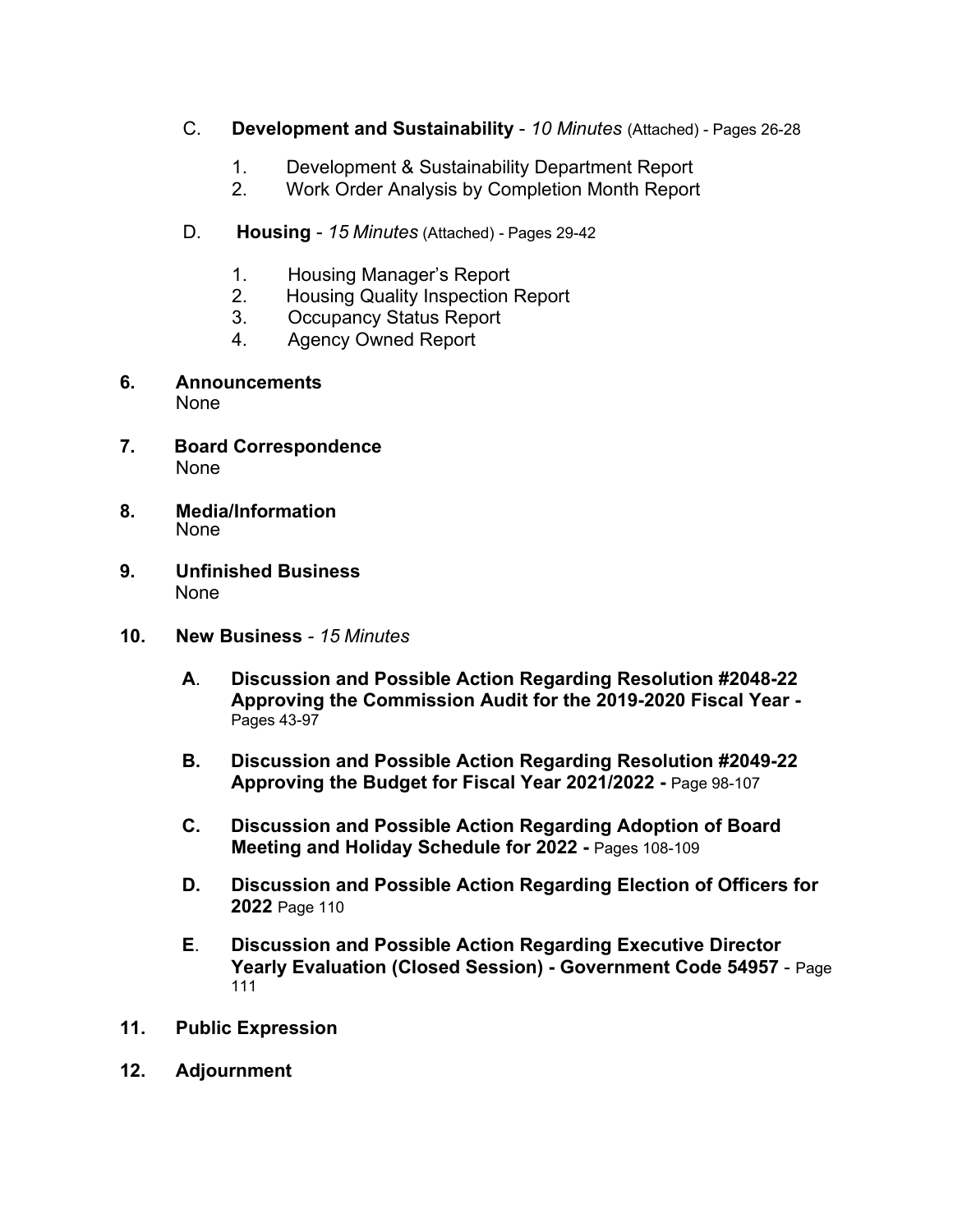#### **PUBLIC EXPRESSION**

The Commission welcomes participation in the meeting. Comments shall be limited so that everyone may be heard. This item is limited to matters under the jurisdiction of the Commission which are not on the posted agenda and items which have not already been considered by the Commission. The Commission limits testimony on matters not on the agenda to three minutes per person and not more than 10 minutes for a particular subject. No action will be taken. Individuals wishing to address the Commission under Public Expression are welcome to do so throughout the meeting day. To best facilitate these items, please notify either the Chair of the Board, or a Commissioner.

## **AMERICANS WITH DISABILITIES ACT (ADA) COMPLIANCE**

The Commission complies with ADA requirements and upon request, will attempt to reasonably accommodate individuals with disabilities by making meeting material available in appropriate alternative formats (pursuant to Government Code Section 54953.2). Anyone requiring reasonable accommodation to participate in the meeting should contact the Office Representative I by calling (707) 463-5462 x 121 at least five business days prior to the meeting.

### **ADDITIONS TO AGENDA**

The Brown Act identifies the following three situations in which a body is permitted to take action on a matter not on the posted agenda:

(1) Pursuant to Section 54954.2(b) (2) the body may discuss a non-agenda item when the body determines that the matter in question constitutes an emergency pursuant to Section 54956.5.

(2) Pursuant to Section 54954.2(b) (2) the body may discuss a non-agenda item when the body determines (by 2/3 of the total body, or by unanimous vote if less than 2/3 present) that there is a need for immediate action which cannot reasonably wait for the next regularly scheduled meeting. However, the need for immediate action must have come to the attention of the body after the agenda had already been posted. This determination must be made by two-thirds of the total body or by unanimous vote if less than 2/3 are present.

3) Pursuant to Section 54954.2(b)(3) when an item has been posted on an agenda for a prior meeting, the item may be continued to a subsequent meeting which is held within five days of the meeting for which the item was properly posted. Under these circumstances, the item need not be posted for the subsequent meeting.